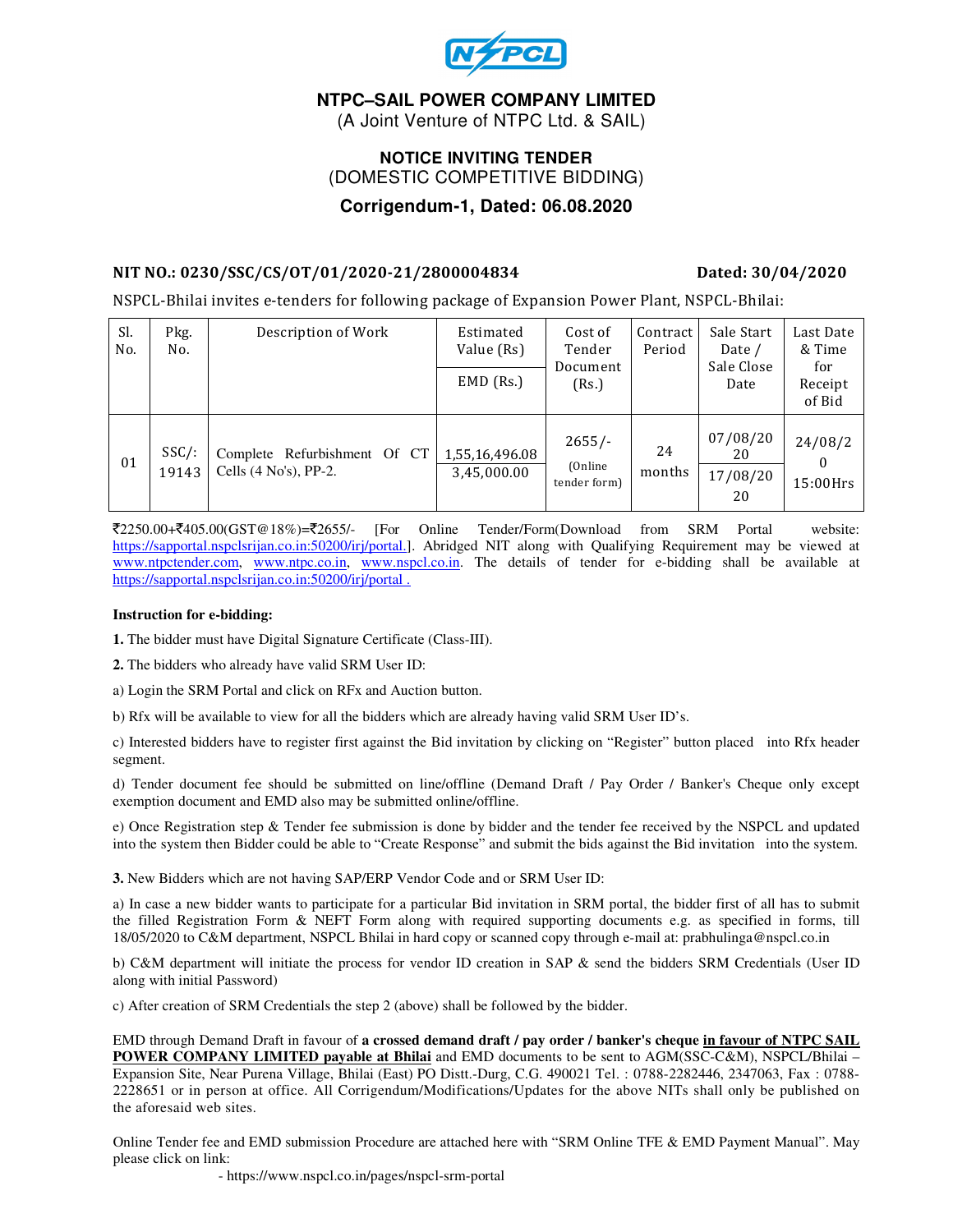# QUALIFYING REQUIREMENT

# 1. Complete Refurbishment of CT Cells (4 No's), PP-2.

### 1. Technical Requirement:

- 1.1.The bidder Should have experience of
	- a) Supply AND
	- b) Erection & Commissioning / Supervision of Erection & Commissioning of Cooling Tower Internals with PVC Elements (Fills & Drift Eliminators) in last seven (07) years with minimum one year successful operation.

#### 2. Financial Requirement:

- 2.1 The bidder should have experience of completing similar works successfully during last 07 years as on the first schedule date of Techno-commercial bid opening having minimum PO values in any of the following manner:
	- a) One (1) similar order of value not less than Rs. 81.44 lakhs (inclusive of taxes) OR
	- a) Two (2) similar order of value not less than Rs. 50.90 lakhs each (inclusive of taxes) OR
	- a) Three (3) similar order of value not less than Rs. 40.72 lakhs each (inclusive of taxes)
- 2.2 The Average Annual Turnover of the Bidder, should not be less than **Rs. 101.80 lakhs** (Rupees One Crore One lakh & Eighty Thousand only inclusive of taxes) during the preceding three (03) financial years as on the first schedule date of Techno-commercial bid submission.

#### Note:

- I. The phrase Similar Order Means"
	- a) Supply AND
	- b) Erection & Commissioning / Supervision of Erection & Commissioning of Cooling Tower Internals with PVC Elements (Fills & Drift Eliminators) for at least one number induced draft cooling tower in RCC construction with Splash Type fill of water capacity not less than 14000 M3/Hr, in India, which is in Successful operation for at least one year as on the first schedule date of Techno-commercial bid opening"
- II. Successfully supplied & Commissioned Means: The bidder shall submit documentary evidence in support of material supply & commissioning completion certificate as well as successful operation for at least for one year from the client/ protocol jointly signed by purchaser and supplier/supply invoice along with purchase order & Performance report from client.
- III. Values as per Clause 2.1 shall be considered inclusive of taxes & duties
- IV. Other income shall not be considered for arriving at annual turnover.
- V. In case where audited results for the last financial years as on the date of first scheduled date of Techno-Commercial bid opening are not available, the financial results certified by a practicing Chartered Accountant shall be considered acceptable. In case, Bidder is not able to submit the Certificate from practicing Chartered Accountant certifying its financial parameters, the audited results of three consecutive financial years preceding the last financial year shall be considered for evaluating the financial parameters. Further, a Certificate would be required from the CEO/CFO/Proprietor/Partners as per the format enclosed in the bidding documents stating that the financial results of the Company are under audit as on the date of Techno-Commercial bid opening and the Certificate from the practicing Chartered Accountant certifying the financial parameters is not available.